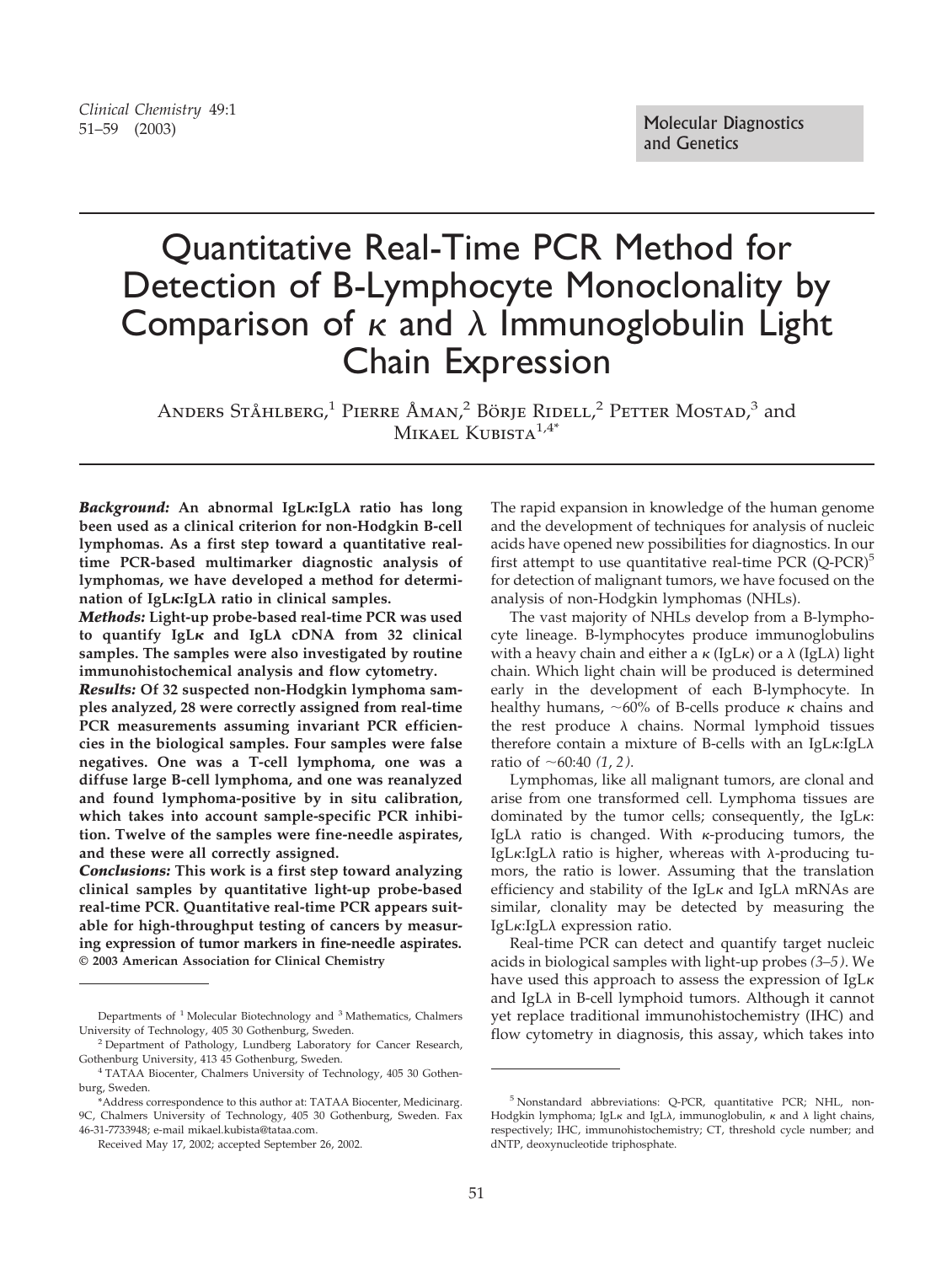account reaction efficiency, demonstrates the potential of quantitative reverse transcription-PCR in cancer diagnostics.

#### Material and Methods

#### sample collection

Surgical lymph node biopsies from previously untreated patients were transported from the operation theatre in ice-water-chilled boxes and handled in the laboratory within 30 min. Material for the study was rapidly frozen in dry ice/isopentane and stored at  $-70$  °C. Samples BR101–BR112 were fine-needle aspirates suspended in RNAlater (Ambion) directly at the time of sample collection. The cell suspension was stored in RNAlater at 4 °C for 1 or 2 days before the cells were collected by centrifugation and stored frozen at  $-80$  °C. Parts of the tissues were fixed in formalin and used for routine diagnostic analysis. Diagnosis was reached by a combination of microscopic histologic evaluation; immunostaining of several markers, including the  $\kappa$  and  $\lambda$  chains (IHC); and in some cases, flow cytometry. The samples were classified as lymphadenitis or malignant lymphoma according to the Revised European-American Lymphoma classification system *(6)*.

## rna extraction and cDNA synthesis

RNA was extracted by use of the Fast Prep System (FastRNA Green; Qbiogene). We mixed 10  $\mu$ g of total RNA with 2  $\mu$ g of poly(dT) oligomers (Pharmacia) and incubated the mixture at 65 °C for 5 min. First-strand cDNA synthesis was then performed by adding 0.05 mol/L Tris-HCl (pH 8.3), 0.075 mol/L KCl, 3 mmol/L MgCl<sub>2</sub>, 0.01 mol/L dithiothreitol, 10 U/mL Moloney murine leukemia virus reverse transcriptase (Life Technologies), 0.05 units/mL RNA guard (Life Technologies), and 10 mmol/L of each deoxyribonucleotide (Life Technologies) to a final volume of 20  $\mu$ L and incubating the samples at 37 °C for 1 h. The reaction was terminated by incubation at 65 °C for 5 min, and samples were stored at  $-80$  °C.

#### light-up probes

Two homopyrimidine light-up probes, H-CCTTTTTCCC-NH<sub>2</sub> (IgLĸLUP) and CCTCCTCTCT-NH2 (IgLλLUP), directed against PCR amplification products of the constant regions in the human IgL $\kappa$  and IgL $\lambda$  light chains, respectively, were designed. Both probes are homopyrimidine sequences, which are known to exhibit very large signal enhancement on target binding *(7)*. Both probes had the thiazole orange derivative, *N*-carboxypentyl-4-[(3-methyl-1',3'-benzothiazol-2'-yl)methylenyl]quinolinium iodide, as label attached to the peptide nucleic acid. They were synthesized by solid-phase synthesis and purified twice by reversed-phase HPLC as described previously *(8)*. Probe concentrations were determined spectroscopically assuming molar absorptivities at 260 nm of 83 100  $M^{-1}$  cm<sup>-1</sup> for IgL<sub>K</sub>LUP and 81 100  $M^{-1}$  cm<sup>-1</sup> for

IgLλLUP (*8*). The probes were designed to have melting temperatures of 65–70  $\degree$ C, which is between the annealing (55 °C) and elongation (74 °C) temperatures of the PCRs.

#### pcr products

PCR products were purified with a QIAquick<sup>TM</sup> PCR purification reagent set (Qiagen), and their concentrations were determined spectroscopically, assuming a molar absorptivity at 260 nm of 13 200  $\dot{M}^{-1}$  cm<sup>-1</sup> per base pair *(9)*. Primer (Medprobe Inc.) concentrations were estimated assuming:  $\epsilon_{260}/10^3 = 12.0 \cdot n_G + 7.1 \cdot n_C + 15.2 \cdot n_A$ + 8.4  $\cdot$  n<sub>T</sub> M<sup>-1</sup> cm<sup>-1</sup>, where n<sub>X</sub> is the total number of base X *(9)*.

#### real-time pcr

PCR systems were designed for a 231-bp fragment of human IgL<sub>K</sub> (GenBank accession no. AK024974) and a 223-bp fragment of human IgL $\lambda$  (GenBank accession no. X51755), which comprise the IgLκLUP and IgLλLUP target sequences, respectively.

Reaction conditions were optimized as described elsewhere (10). IgL<sub>K</sub> and IgL $\lambda$  PCRs both contained 75 mM Tris (pH 8.8), 20 mM ( $NH_4$ )<sub>2</sub>SO<sub>4</sub>, 1 mL/L Tween 20, 1 U of JumpStart<sup>TM</sup> *Taq* DNA polymerase (with antibody; Sigma-Aldrich), and 200 ng/ $\mu$ L bovine serum albumin (Fermentas). Specific components for the IgL $\kappa$  PCR were 5 mM MgCl<sub>2</sub>, 0.2 mM deoxyribonucleotides (Sigma-Aldrich), 800 nM each of the primers (MedProbe Inc.), and 800 nM IgLκLUP; for the IgLλ PCR, specific components were  $3.5$  mM MgCl<sub>2</sub>,  $0.4$  mM deoxyribonucleotides,  $600$ nM each of the primers, and 600 nM IgLλLUP. Primer sequences for IgL<sub>K</sub> were 5'-TGA GCA AAG CAG ACT ACG AGA-3' (forward) and 5'-GGG GTG AGG TGA AAG ATG AG-3' (reverse); for IgL $\lambda$ , primer sequences were 5'-GAG CCT GAC GCC TGA G-3'(forward) and 5'-ATT GAG GGT TTA TTG AGT GCA G-3' (reverse).

Real-time PCR was performed in a LightCycler (Roche Diagnostics) using the thermocycler program: 3 min of preincubation at 95 °C followed by 50 cycles for 0 s at 95 °C, 10 s at 55 °C, and 11 s at 74 °C. Fluorescence was monitored (excitation at 470 nm and emission at 530 nm) at the end of the annealing phase (the LightCycler F1 channel). All amplification curves were baseline-adjusted by subtracting the arithmetic average of the five lowest fluorescence read-out values in each sample (arithmetic baseline adjustment in the LightCycler software). The threshold was set to a value of 1.00, which was significantly above background noise, and the number of cycles required to reach this values, CT, was determined *(11)*.

## model for the quantification of relative expression of two genes

A mathematical model was developed to determine the ratio of the expression of two genes by real-time PCR. The model is general and applied here to the IgL $\kappa$  and IgL $\lambda$ genes. The basic equation describing real-time PCR amplification is: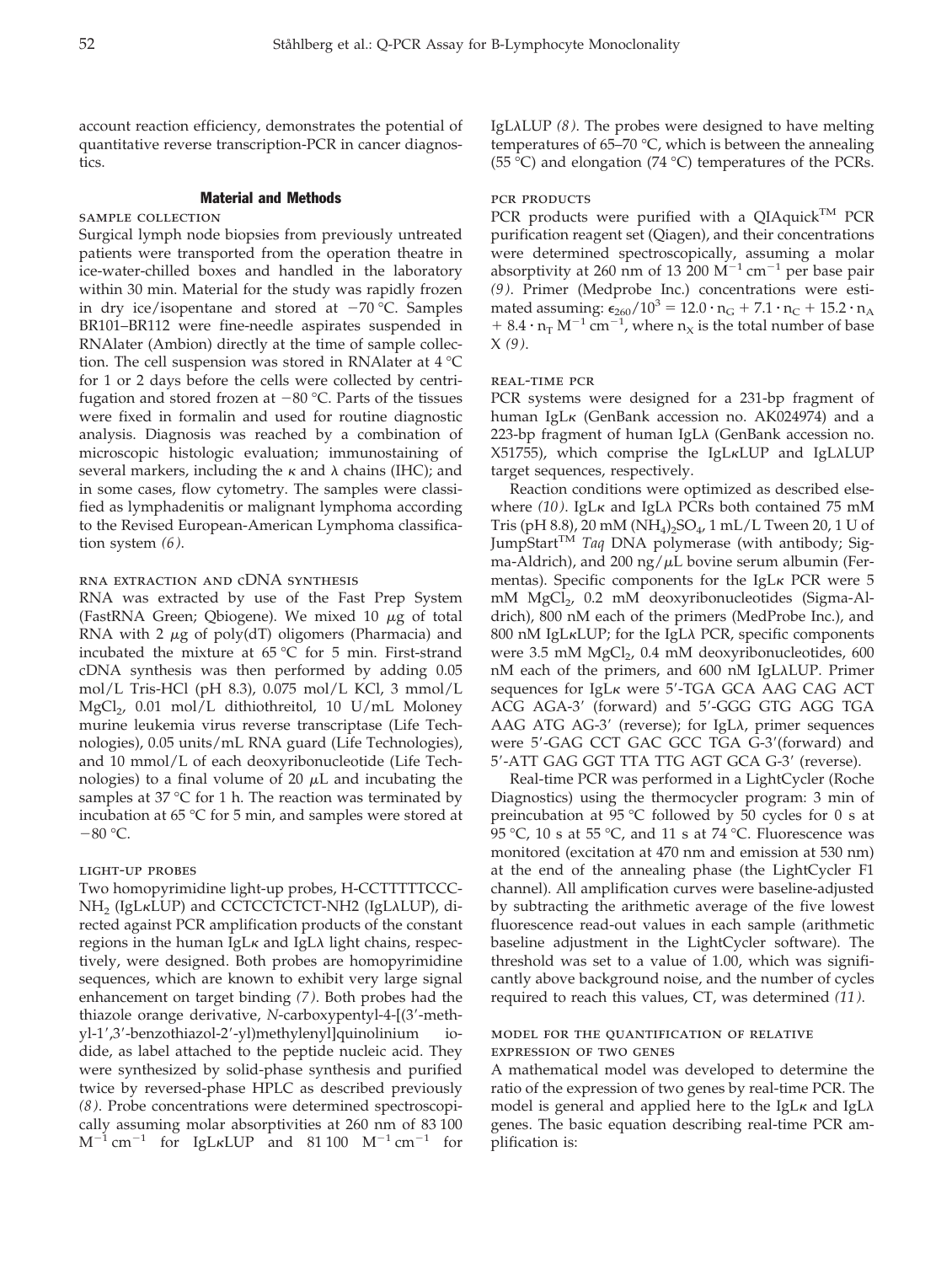$$
N_{CT} = N_0 \cdot (1 + E)^{CT} \tag{1}
$$

where  $N_0$  is the number of cDNA molecules, E is the PCR efficiency ( $E = 1$  corresponds to 100% efficiency and is expressed in percentage throughout this work), CT is the threshold cycle number, and  $N_{CT}$  is the number of template copies present after CT PCR cycles. E is assumed to be independent of N in the particular amplification range. It is determined by performing a dilution series of mRNA or cDNA calibrator and is calculated from the slope of a plot of CT vs log  $N_0$ :

$$
E = 10^{-(slope)^{-1}} - 1 \tag{2}
$$

The fluorescence increase (*I*), i.e., the fluorescence signal after subtraction of background, at threshold is proportional to the amount of target DNA:

$$
I = k \cdot N_{CT} \tag{3}
$$

where *k* is a system and instrument constant, and  $N_{CT}$  is the number of target DNA molecules present at threshold. The relative expression of the IgL $\kappa$  and IgL $\lambda$  genes is obtained as:

$$
N_{CT_{IgL\kappa}} = N_{0_{IgL\kappa}} \cdot (1 + E_{IgL\kappa})^{CT_{IgL\kappa}}
$$
\n(4)

$$
I_{\text{IgLk}} = k_{\text{IgLk}} \cdot \text{N}_{\text{CT}_{\text{IgLk}}} \tag{5}
$$

$$
N_{CT_{IgL\lambda}} = N_{0_{IgL\lambda}} \cdot (1 + E_{IgL\lambda})^{CT_{IgL\lambda}}
$$
 (6)

$$
I_{\text{IgL}\lambda} = k_{\text{IgL}\lambda} \cdot \text{N}_{\text{CT}_{\text{IgL}\lambda}} \tag{7}
$$

At threshold,  $I_{\text{IgL}k} = I_{\text{IgL}\lambda}$ . Equating Eq. 5 with Eq. 7 and rearranging we obtain:

$$
K_{RS} = \frac{k_{IgLA}}{k_{IgLK}} = \frac{N_{CT_{IgLK}}}{N_{CT_{IgLA}}} \tag{8}
$$

where the relative sensitivity,  $K_{RS}$  reflects the difference in the probes' fluorescence and binding efficiencies in the two assays. Inserting Eqs. 4 and 6 and rearranging we get:

$$
\frac{N_{0_{lgL\kappa}}}{N_{0_{lgL\lambda}}} = K_{RS} \cdot \frac{(1 + E_{lgL\lambda})^{CT_{lgL\lambda}}}{(1 + E_{lgL\kappa})^{CT_{lgL\kappa}}}
$$
(9)

This is the central equation to calculate the ratio between the numbers of copies of two cDNA molecules.  $CT_{IgL_K}$  and  $CT_{\text{IgL}\lambda}$  are the CT values obtained from the PCR amplifications of the IgL $\kappa$  and IgL $\lambda$  cDNAs;  $\mathrm{E_{IgL\kappa}}$  and  $\mathrm{E_{IgL\lambda}}$  are the efficiencies of the two PCRs, which are obtained as slopes from plots of CT vs log  $N_0$  in dilution series of the samples; and  $K_{RS}$  is the relative sensitivity constant of the two PCR assays, determined using test samples with known cDNA concentrations.

The fractions of IgL $\kappa$  and IgL $\lambda$  mRNA, expressed as percentages, are:

$$
IgLK = 100 \cdot \frac{K_{RS} \cdot \frac{(1 + E_{IgL\lambda})^{CT_{IgL\lambda}}}{(1 + E_{IgL\lambda})^{CT_{IgL\lambda}}}}{1 + K_{RS} \cdot \frac{(1 + E_{IgL\lambda})^{CT_{IgL\lambda}}}{(1 + E_{IgL\lambda})^{CT_{IgL\lambda}}}}
$$
(10)

$$
IgL\lambda = 100 \cdot \frac{1}{1 + K_{RS} \cdot \frac{(1 + E_{IgL\lambda})^{CT_{IgL\lambda}}}{(1 + E_{IgL\lambda})^{CT_{IgL\lambda}}}}
$$
(11)

#### **Results**

experimental uncertainty

To classify a sample as either lymphoma-negative with 60:40 IgL $\kappa$ :IgL $\lambda$  expression ratio or positive with a deviating expression ratio, we must know with what accuracy CT can be determined. We therefore designed experiments to measure the variation in CT attributable to experimental error and biological variability. We first studied the reproducibility of the PCR by splitting a sample into aliquots that were analyzed in parallel runs (intraassay). We then also included variation attributable to sample handling by analyzing the same sample in independent runs (interassay). To minimize variation in template concentration between the two assays being compared, we prepared a master mixture containing template and all common PCR components and split it into two aliquots to which the unique components for the IgL $\kappa$  and the IgL $\lambda$  reactions were added. Each experiment was performed eight times with patient sample BR0 (Fig. 1).

In most reports, PCR reproducibility is expressed as the SD in CT. The variance,  $SD<sup>2</sup>$ , is:

$$
SD2 = \frac{\sum_{i=1}^{n} (CT_i - \langle CT \rangle)^2}{n - 1}
$$
 (12)

where  $\langle CT \rangle$  is the mean of the measured  $CT$ , and SD is the square root of the variance. However, because we are interested in determining the amount of cDNAs in the sample, the SD of  $(1 + E)^{-CT}$ , which is proportional to the number of cDNA molecules (Eq. 1):

$$
N_0 = N_{CT} \cdot (1 + E)^{-CT} \tag{13}
$$

is more relevant. The variance in  $(1 + E)^{-CT}$  is:

$$
SD^{2} = \frac{\sum_{i=1}^{n} \{[(1+E)^{-CT}]_{i} - \langle (1+E)^{-CT} \rangle\}^{2}}{n-1}
$$
(14)

where  $\langle (1 + E)^{-CT} \rangle$  is the mean of  $(1 + E)^{-CT}$ . To obtain the relative uncertainty in the number of cDNA molecules, we normalize the SD with the average value to obtain the CV, which we express as a percentage:

$$
CV = 100 \times \frac{SD}{\langle (1 + E)^{-CT} \rangle}
$$
 (15)

CV is the uncertainty in the determination of the number of cDNA molecules in the sample attributable to experimental factors.

The intraassay CV, which reflects the reproducibility of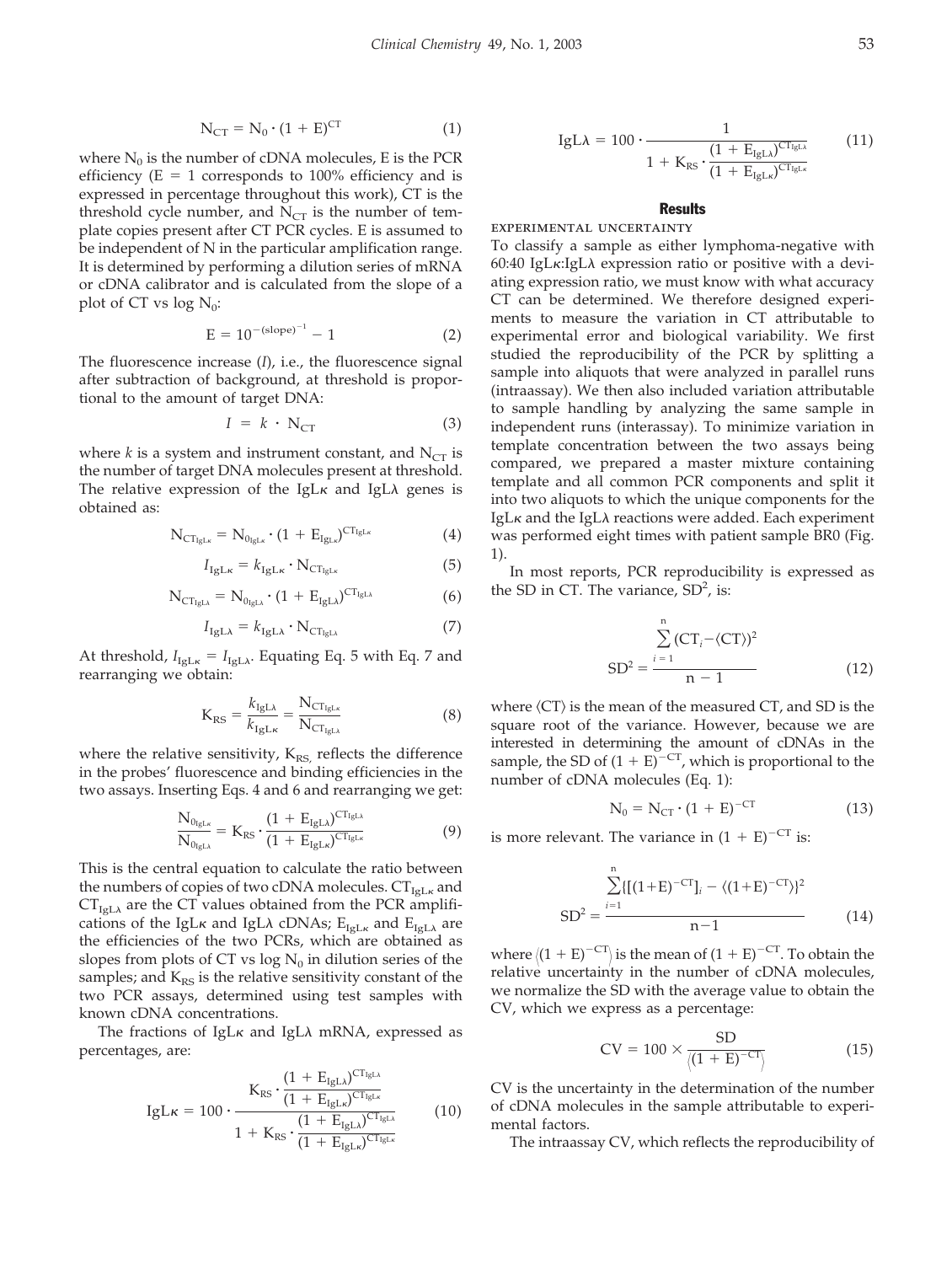

Fig. 1. Reproducibility of the IgL<sub>K</sub> and IgL $\lambda$  Q-PCR assays. Shown are the intraassay variations for IgL<sub>K</sub> (A) and IgL $\lambda$  (B) PCR and the interassay variations for IgL<sub>K</sub> (C) and IgL $\lambda$  (D) PCR. Insets are enlargements in logarithmic scale of the regions where signal intensities crossed the threshold values (CT values).

the PCR, was 3.0% for the IgL $\kappa$  reaction and 4.9% for the IgLλ reaction (Table 1). The interassay CVs, to which experimental errors also contribute, were only slightly larger: 8.1% for the IgL $\kappa$  reaction and 5.0% for the IgL $\lambda$ reaction. Although it was not possible to calculate a CV for the ratio of the two cDNAs, we can estimate how much the IgL $\kappa$ :IgL $\lambda$  expression ratio in a negative sample could deviate from 60:40 because of experimental uncertainty in a bad case  $\{CV(a/b)$  is in general not equal to

 $[CV(a)<sup>2</sup> + CV(b)<sup>2</sup>]^{1/2}$ , as is frequently inferred in PCR user bulletins}. If we suppose that the number of  $IgLK cDNA$ molecules is overestimated, because of experimental error, by 2 SD and that the number of IgL $\lambda$  cDNA molecules is also underestimated by 2 SD, then the measured ratio would be  $(60/40) \times (1 + 0.162)/(1 - 0.100) = 1.94 = 66/34$ . If instead the amount of  $IgL<sub>K</sub>$  cDNA is underestimated and that of IgL $\lambda$  cDNA is overestimated, then the measured ratio would be  $(60/40) \times (1 - 0.162)/(1 + 0.100) = 1.14 = 53/47.$ 

Table 1. Variations in CT values for the IgL $\kappa$  and IgL $\lambda$  reactions in eight repeated measurements of sample BR0 run either in parallel (intraassay) or separately (interassay).

|                                                      | lgL <sub>K</sub>                                                           |                 |                   | $lgL\lambda$                         |                 |                   |  |
|------------------------------------------------------|----------------------------------------------------------------------------|-----------------|-------------------|--------------------------------------|-----------------|-------------------|--|
|                                                      | $CT_{max}$ -CT <sub>min</sub> <sup>a</sup>                                 | CV (CT), $^b$ % | CV (copy), $c \%$ | $CT_{max}$ -CT $_{min}$ <sup>a</sup> | CV (CT), $^b$ % | CV (copy), $c \%$ |  |
| Intraassay                                           | 0.15                                                                       | 0.23            | 3.0               | 0.28                                 | 0.39            | 4.9               |  |
| Interassay                                           | 0.37                                                                       | 0.62            | 8.1               | 0.25                                 | 0.37            | 5.0               |  |
| $b$ CV in CT values.<br>$\degree$ CV in copy number. | <sup>a</sup> Difference between the highest and lowest measured CT values. |                 |                   |                                      |                 |                   |  |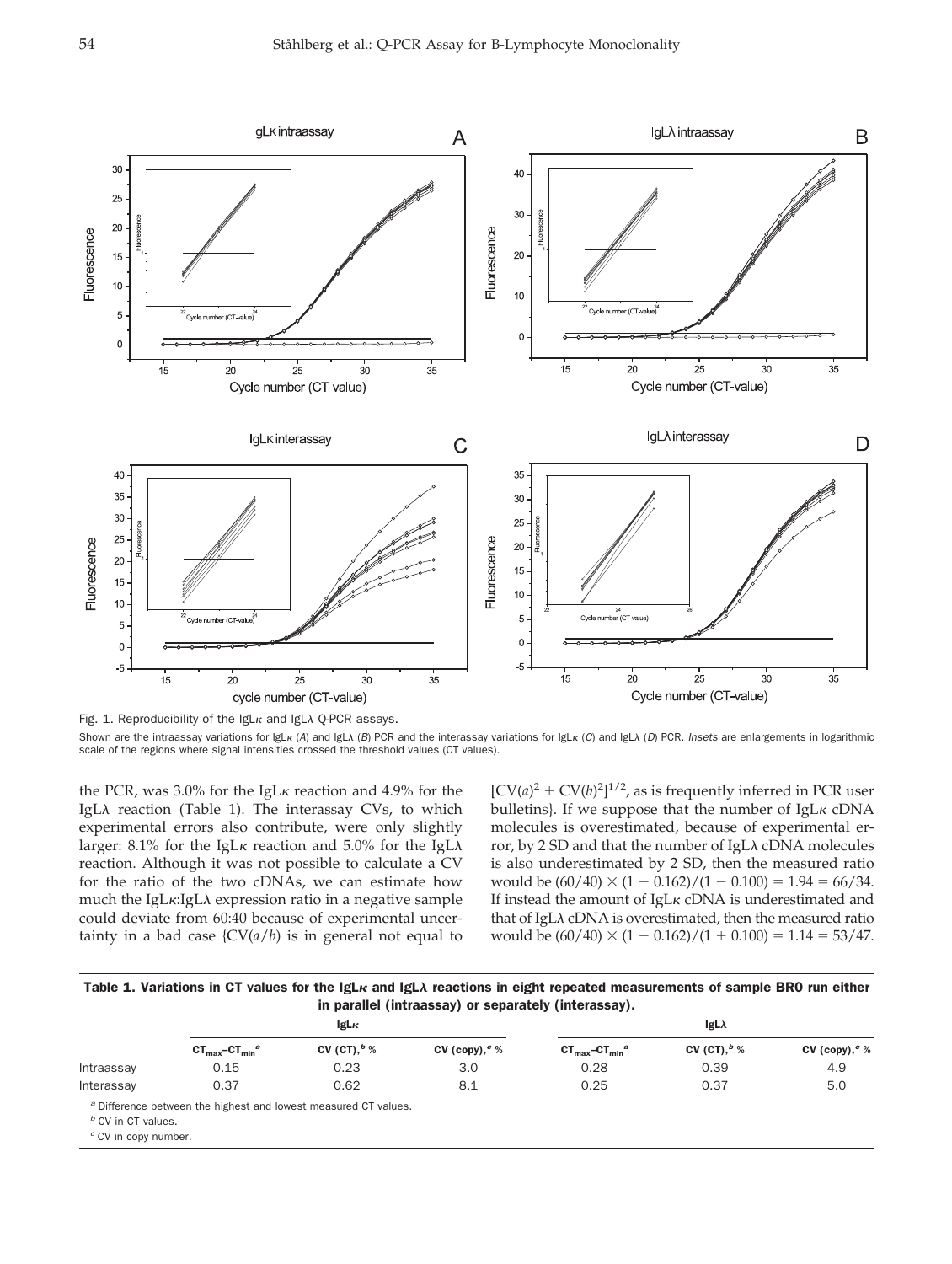Hence, because of experimental uncertainty and variation in PCR efficiency attributable to the added components, we expect negative samples to display an IgL<sub>K</sub>:IgL $\lambda$  expression ratio of 53:47  $\rm < N_{0_{IgLx}}$ : $\rm N_{0_{IgL\lambda}}$   $\rm <$  66:34.

## determination of pcr efficiencies in patient **SAMPLES**

Biological samples frequently contain PCR inhibitors, such as heme *(12)*, heparin *(13)*, and IgG *(14)*, and inhibition may vary substantially among samples *(15*, *16)*. To correctly interpret results of real-time PCR measurements, it is crucial to estimate the PCR efficiency with high precision in the particular biological sample studied; even a small error in the assumed PCR efficiency may cause large errors in the estimated number of cDNA molecules. We have therefore designed an approach to determine the efficiencies of PCR reactions in situ in biological samples. By diluting the test sample in steps and measuring the CT value at each dilution, we could construct an intrinsic calibration curve from which the PCR efficiency could be determined (Fig. 2). We chose to dilute the samples 64 times, in three fourfold dilution steps. The dilutions were performed in duplicate, and the CT values were measured for both the IgL $\kappa$  and IgL $\lambda$ reactions to determine the efficiencies of the two assays separately. Seven patient samples, four negative and three positive, were characterized this way, as well as purified template that should not contain any inhibitors.

The PCR efficiencies obtained when we amplified purified template were  $E_{IgL\kappa} = 95\%$  and  $E_{IgL\lambda} = 93\%$ , signifying that both reactions proceeded with very high efficiencies as expected for optimized PCR assays. Six of the patient samples exhibited efficiencies that were  $\sim$ 10% lower; the IgL $\lambda$  PCR efficiency was 75%  $<$  E<sub>IgL $\lambda$ </sub>  $<$  86% with  $\langle E_{\text{IgL}\lambda} \rangle$  = 79%, and the IgL $\kappa$  efficiency was 79%  $<$  $E_{IgL\kappa}$  < 91% with  $\langle E_{IgL\kappa} \rangle$  = 85% (Table 2). The seventh

Table 2. PCR efficiencies of the IgL $\kappa$  and IgL $\lambda$  reactions in test samples and purified template, and relative sensitivity determined in negative samples.

|                       | lgL <sub>K</sub> |       | $IgL\lambda$ |       | $1 + E_{\text{IgL}k}$ |            |
|-----------------------|------------------|-------|--------------|-------|-----------------------|------------|
| <b>Patient sample</b> | $C T^a$          | $E^b$ | $C T^a$      | $E^b$ | $1 + E_{IeLA}$        | $K_{RS}^c$ |
| <b>BRO</b>            | 21.0             | 79.4  | 21.7         | 76.8  | 1.014                 | 1.42       |
| <b>BR18</b>           | 17.2             | 86.6  | 18.8         | 75.2  | 1.065                 |            |
| <b>BR37</b>           | 22.2             | 84.2  | 20.8         | 75.7  | 1.048                 | 1.84       |
| <b>BR42</b>           | 18.7             | 90.4  | 17.9         | 84.4  | 1.033                 | 1.41       |
| <b>BR46</b>           | 17.1             | 82.8  | 16.4         | 77.9  | 1.028                 | 1.42       |
| <b>BR52</b>           | 21.9             | 88.7  | 17.9         | 85.8  | 1.015                 |            |
| Mean                  |                  | 85.4  |              | 79.3  | 1.034                 | 1.52       |
| Template <sup>d</sup> |                  | 94.7  |              | 93.2  | 1.008                 |            |
| <b>BR17</b>           | 23.1             | 83.0  | 23.3         | 58.9  | 1.152                 |            |
|                       |                  |       |              |       |                       |            |

*<sup>a</sup>* Undiluted samples.

*<sup>b</sup>* PCR efficiencies calculated from the slopes of plots CT vs log(cDNA concentration) (Fig. 2).

<sup>*c*</sup> Relative sensitivity (K<sub>RS</sub>) from Eq. 9 assuming N<sub>O<sub>IgLx</sub>/N<sub>O<sub>IgLλ</sub> = 1.5.<br><sup>*d*</sup> Purified template.</sub></sub>

sample, BR17, exhibited typical IgL $\kappa$  efficiency (83%), whereas the IgL $\lambda$  efficiency was only 59%. The reason for the extremely low efficiency of the IgL $\lambda$  reaction in this sample is unclear. It was considered an outlier and was not included in the calculation of average efficiencies.

When comparing the yields of two reactions, the efficiency ratio:

$$
X_{\rm ER} = \frac{(1 + E_{\rm IgLk})}{(1 + E_{\rm IgLk})}
$$
\n(16)

is the relevant parameter (see Eq. 9). For the six samples,  $1.01 < X_{\rm ER} < 1.07$  with  $\langle X_{\rm ER} \rangle$  = 1.03 (Table 2). Hence, after  $\sim$ 25 amplification cycles, which was typically required to reach threshold with the patient samples (Fig. 1), twice  $(1.03^{25} = 2)$  as many  $\kappa$  DNA molecules had been formed



Fig. 2. Efficiencies of  $lgLk$  (A) and  $lgL\lambda$  (B) PCR assays.

The *lines* are normalized at maximum template concentrations. PCR efficiencies are obtained from the slopes of the *fitted lines* as: E = 10<sup>-(slope)<sup>-1</sup>-1. The outlier,</sup> sample BR17, is indicated with a *dotted line*. Purified template is shown with a *dashed line*. For all lines,  $R^2 > 0.99$ .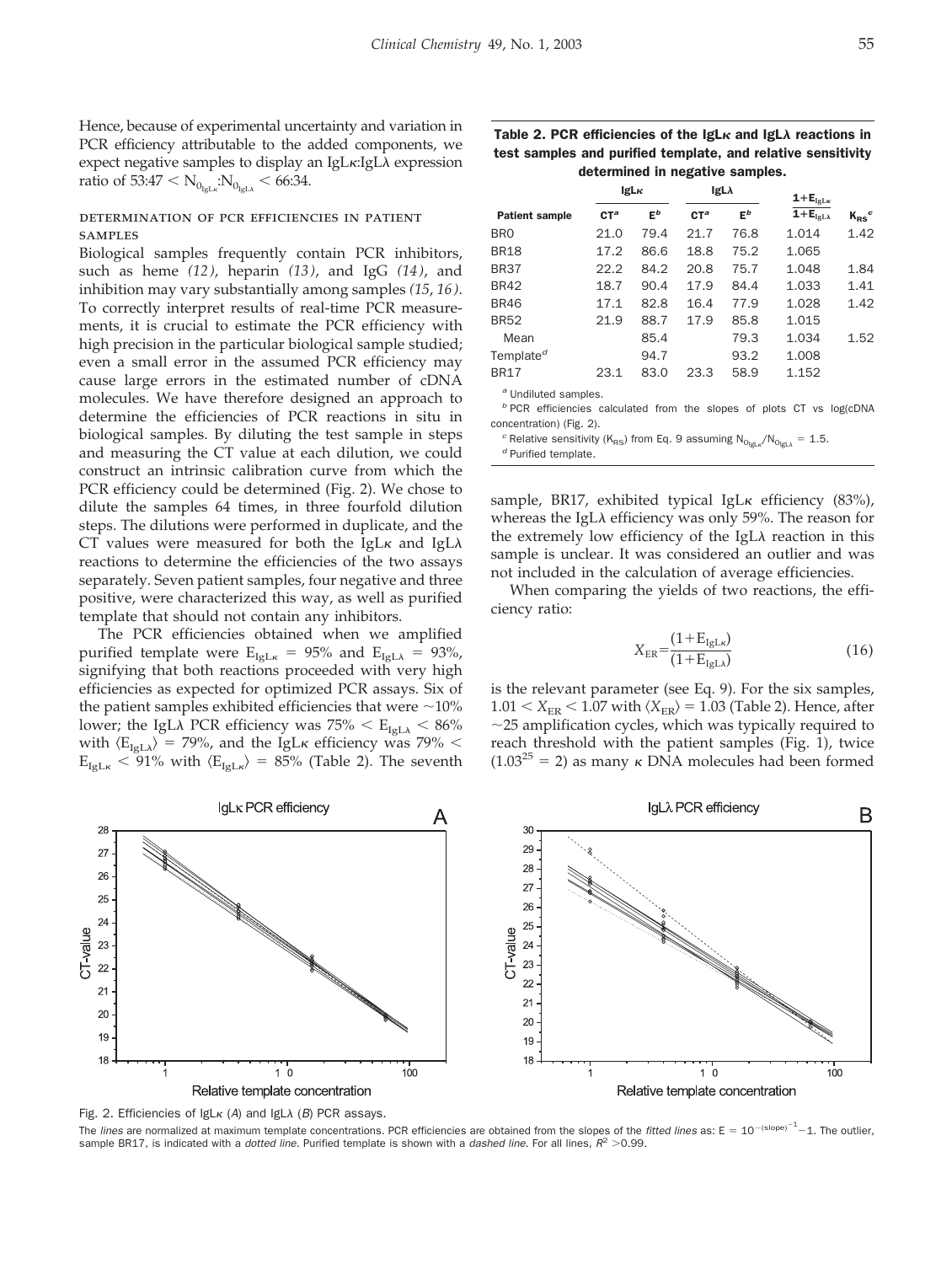compared with  $\lambda$  DNA because of the difference in PCR efficiencies.

Finally, to relate the measured CT values of the two real-time PCRs to the ratio between the numbers of corresponding cDNA molecules, we must also determine the relative sensitivity,  $K_{RS}$ , of the two probing systems (Eq. 8).

$$
K_{RS} = \frac{N_{0_{IgL\kappa}}}{N_{0_{IgL\kappa}}} \cdot \frac{(1 + E_{IgL\kappa})^{CT_{IgL\kappa}}}{(1 + E_{IgL\lambda})^{CT_{IgL\lambda}}}
$$
(17)

 $\rm K_{\rm RS}$  can be determined by use of IgL $\kappa$  and IgL $\lambda$  calibrators. For our purpose, however, it is better to calculate  $K_{RS}$ from the CT values ( $\text{CT}_{\text{IgL}\kappa}$  and  $\text{CT}_{\text{IgL}\lambda}$ ) and PCR efficiencies ( $E_{IgL\kappa}$  and  $E_{IgL\lambda}$ ) determined for the four negative samples (Table 2), assuming an IgL $\kappa$ :IgL $\lambda$  expression ratio of 60:40. The reason is that the assumption of a particular IgLκ:IgLλ expression ratio will cancel when calculating the relationship between  $CT_{IgL\kappa}$  and  $CT_{IgL\lambda}$  for negative samples (see below). This gave  $1.4 \leq K_{RS} \leq 1.9$  with  $\langle K_{RS} \rangle$  $= 1.5$  (Table 2). Hence, assuming an IgL $\kappa$ :IgL $\lambda$  expression ratio of 60:40, the probing of IgL<sub>K</sub> DNA is  $\sim$ 50% more sensitive than the probing of IgL $\lambda$  DNA with the probes and conditions here.

## characterization of patient samples

A total of 32 patient samples were analyzed for B-cell lymphoma by the Q-PCR assay. Twelve of the samples were collected as fine-needle aspirates. All samples were run in duplicate, including negative controls. The data are summarized in Table 3 and in Table 1 of the Data Supplement (available with the online version of this article at http://www.clinchem.org/content/vol49/issue1/) and are plotted in Fig. 3. In the plot, each symbol represents one sample and is positioned on the coordinates CT $_{\rm IgL}$ , CT $_{\rm IgL\lambda}$ . The corresponding number of cDNA molecules of purified template, calculated assuming  $E_{IgLk}$ = 95% and  $E_{IgL\lambda}$  = 93%, is indicated in logarithmic scale on the opposite axes. Samples considered negative by IHC analysis are shown as circles, and positive samples are shown as squares.

Negative samples with an IgL $\kappa$ :IgL $\lambda$  gene expression ratio of 60:40 are expected to lie on a straight line. Rewriting Eq. 9, we get:

$$
N_{0_{lgL\kappa}} \cdot (1 + E_{IgL\kappa})^{CT_{lgL\kappa}} = K_{RS} \cdot N_{0_{lgL\lambda}} \cdot (1 + E_{IgL\lambda})^{CT_{lgL\lambda}}
$$
\n(18)

Table 3. Summary of patient sample classification by realtime PCR.

| Sample <sup>a</sup> | No. of samples | <b>Correctly classified samples</b> |  |  |
|---------------------|----------------|-------------------------------------|--|--|
| Lymphadenitis       | 16             | 16 (100%)                           |  |  |
| B-cell lymphoma     | 15             | 13 $(87%)^b$                        |  |  |
| T-cell lymphoma     |                | $O(0\%)$                            |  |  |
|                     |                |                                     |  |  |

*<sup>a</sup>* Information about individual patient samples is provided in Table 1 of the Data Supplement.

*<sup>b</sup>* BR17 was found lymphoma-positive after in situ calibration.

Number of IgL<sub> $\lambda$ </sub> copies  $10<sup>7</sup>$  $10<sup>6</sup>$  $10<sup>5</sup>$  $10<sup>4</sup>$  $10^3$  $10^2$ 36 34 32  $30$ Number of IgLx copies 28 26 CT IgLK  $24$  $22$  $\overline{20}$ 18 16  $14$  $12$  $\dot{2}$  $\overline{24}$  $\overline{26}$ 28  $\dot{30}$  $32$  $\overline{34}$ CT IgLλ

Fig. 3. Patient samples shown in a plot of CT<sub>IgLx</sub> vs CT<sub>IgLx</sub>. Each *symbol* represents one sample and is depicted at its  $CT_{IgLx}$  and  $CT_{IgLx}$  values. The *top x* and *right y axes* indicate the number of cDNA copies for purified template. The *solid line* represents (CT<sub>IgLK</sub>, CT<sub>IgLA</sub>) values expected for negative samples calculated assuming 85% and 79% PCR efficiencies for the IgL $\kappa$  and the IgLA reactions, respectively. The *dotted lines* indicate an interval within which negative samples should be found with at least  $95%$  probability.  $\blacksquare$ . B-cell lymphomas;  $\ast$ , diffuse large B-cell lymphomas;  $\bullet$ , negative samples.  $\Box$  and  $\circ$ indicate corrected CT values for samples for which specific PCR efficiencies were determined.  $\oplus$  and  $\boxtimes$  indicate fine-needle aspirates. Arrows connect measured and corrected CT values for individual samples.

converting it to logarithmic form:

$$
CT_{IgL\kappa} \cdot \log(1 + E_{IgL\kappa}) = \log\left(K_{RS} \cdot \frac{N_{0_{IgL\kappa}}}{N_{0_{IgL\kappa}}}\right) + CT_{IgL\lambda} \cdot \log(1 + E_{IgL\lambda})
$$
\n(19)

and rearranging, we obtain:

$$
CT_{IgL\kappa} = \frac{\log(1 + E_{IgL\lambda})}{\log(1 + E_{IgL\lambda})} \cdot CT_{IgL\lambda} + \frac{\log(K_{RS} \cdot \frac{N_{0_{IgL\kappa}}}{N_{0_{IgL\kappa}}})}{\log(1 + E_{IgL\kappa})}
$$
  
=  $b \cdot CT_{IgL\lambda} + m$  (20)

This describes a linear relationship between  $CT_{\text{IGLK}}$  and  $CT_{IgL\lambda}$  with slope *b* and intercept *m*. Inserting  $\langle E_{IgL\kappa} \rangle =$ 0.85,  $\langle E_{\text{IgL}\lambda} \rangle$  = 0.79, and  $\langle K_{\text{RS}} \rangle$  = 1.5, which are the average values determined for the six samples above (Table 2), and  $N_{0_{IgLx}}/N_{0_{IgLx}} = 60:40 = 1.5$ , we obtain  $b = 0.95$  and  $m =$ 0.021. Note that the relative sensitivity,  $K_{RS}$ , was calculated from measurements on negative samples assuming a 60:40 expression ratio (Eq. 17). This cancels the  $\rm N_{0_{IgL\kappa}}/N_{0_{IgL\lambda}}$  ratio in the second term. Hence, the calculated slope and intercept of the relationship between  $CT_{IgL_K}$  and  $CT_{\text{IgL}\lambda}$  for negative samples is independent of the assumption of a particular IgL $\kappa$ :IgL $\lambda$  expression ratio. A line with  $b = 0.95$  and  $m = 0.021$  is shown in Fig. 3.

Some negative samples were slightly off the line representing 60:40 expression (Fig. 3). This may be attributable to variations in PCR efficiencies among the samples. Such variations can cause an error in the estimation of the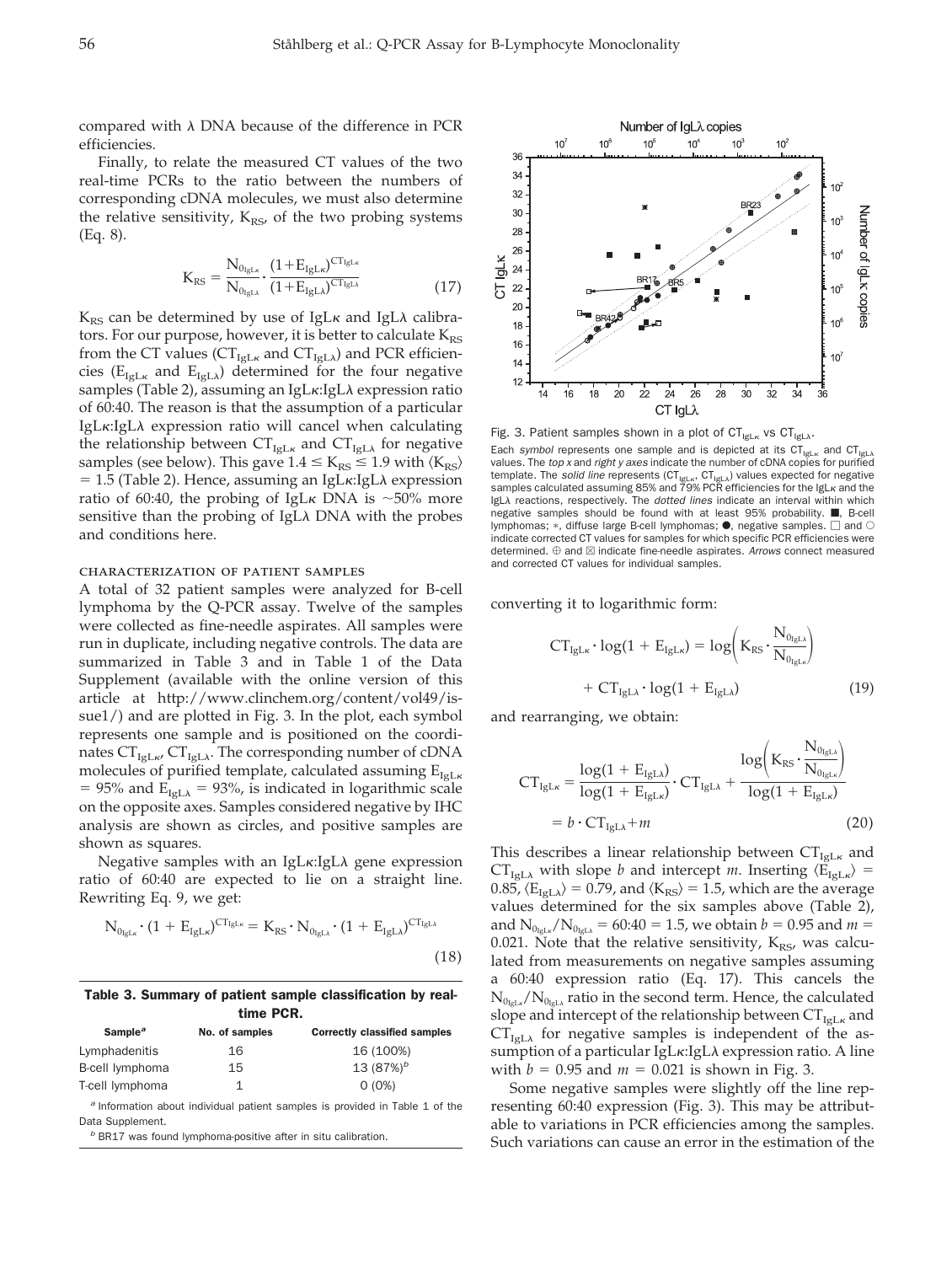number of cDNA molecules from the measured CT values when mean PCR efficiencies are assumed. If the efficiencies of the two PCR assays in a sample deviate from the mean values to about the same degree, the measured CT values will still correctly reflect the expression ratio and negative samples will fall on the 60:40 line, although they will be displaced diagonally from where they would be if their efficiencies were  $\langle E_{IgLk} \rangle$  and  $\langle E_{IgL\lambda} \rangle$ . However, if the efficiency of one of the reactions deviates more than the other from the mean values, a negative sample may be off the 60:40 line. For the seven samples characterized by in situ calibration (Table 2), the measured CT values could be corrected for the differences between their specific PCR efficiencies and the mean efficiencies:

$$
CT_{corr} = CT_{meas} \cdot \frac{\log(1 + E)}{\log(1 + \langle E \rangle)}
$$
 (21)

The corrected CT values are shown in Fig. 3 with open symbols, and they are connected to the measured CT values by arrows. Indeed, most arrows, sample BR17 being the only exception, are diagonal, indicating that the two reactions are inhibited to the same degree, which does not affect classification.

To account for experimental error and variations in PCR efficiencies in classification of samples, we estimated limits within which negative samples should be found. Keeping the intercept fixed in Eq. 20:

$$
CT_{IgL\kappa} = \frac{log(1 + E_{IgL\lambda})}{log(1 + E_{IgL\kappa})} \cdot CT_{IgL\lambda} + \frac{log(K_{RS} \cdot \frac{N_{0_{IgL\kappa}}}{N_{0_{IgL\kappa}})}}{(log(1 + E_{IgL\kappa}))}
$$
(22)

we calculated the SD of the slope,  $b = \log (1 + E_{\text{IgLA}})/\log$  $(1 + E_{IgLk})$ , from the efficiencies determined for the six samples (BR17 was excluded) characterized by in situ calibration. This gave an SD of 0.031. For a gaussian distribution, the 95% confidence region is given by the mean  $\pm$  1.96  $\cdot$  SD. In Fig. 3, the dashed lines enclose the region defined by:

$$
CT_{IgL\kappa} = (0.95 \pm 0.06) \cdot CT_{IgL\lambda} + 0.021 \tag{23}
$$

Although the confidence region takes into account most of the experimental variation, it accounts for neither the variance in the intercept nor the natural variation in the IgLκ:IgLλ expression ratio among healthy individuals. These factors would broaden the confidence region further. Hence, the region indicates where negative samples are expected to be found with at least 95% probability. All negative samples in this study fell within this region (Fig. 3).

Positive samples with  $IgLk$  clonality were below the 60:40 line, whereas those with IgL $\lambda$  clonality were above it. This separation of clonal and normal samples was as good for fine-needle aspirates as for the surgical biopsies, although the former contained less material and had higher CT values. Most positive samples fell outside the confidence region. However, samples BR5 and BR17 were within the region although they were positive. BR17 had anomalous IgLA PCR efficiency, and when corrected for that, it fell outside the region. We do not know why sample BR5 was within the region. It may have also been attributable to anomalous PCR efficiencies, or it could have been the result of limited clonality. Three samples, indicated by  $*$  in Fig. 3, were classified as diffuse large B-cell lymphomas by IHC analysis. One of them, BR29, was close to the 60:40 line. The other two were correctly assayed as positive; one with  $IgL\kappa$  clonality and the other with IgL $\lambda$  clonality. BR23 was a T-cell lymphoma, as judged by IHC analysis, and the sample therefore exhibited a normal IgLκ:IgLλ ratio. An interactive Excel sheet to analyze IgLκ and IgLλ expression data has been made available as part of the Data Supplement accompanying the online version of this article (http://www. clinchem.org/content/vol49/issue1/) and at http:// www.molbiotech.chalmers.se/research/mk/anders/index. htm.

#### **Discussion**

We have developed an approach to determine the relative expression of two genes by real-time PCR. We used it to assay for B-cell lymphomas in human samples by measuring the relative expression of IgL $\kappa$  and IgL $\lambda$  mRNA. The ratio between IgL<sub>K</sub>- and IgLA-producing cells in healthy individuals was  $\sim 60:40$ , and we expect a similar IgLκ:IgLλ ratio for negative samples in our real-time PCR assay. In lymphoma-derived samples, the IgL $\kappa$ :IgL $\lambda$  ratio is expected to deviate substantially from 60:40 because of clonal expansion. In contrast to most other assays based on relative gene expression measurements, this one does not rely on comparison with the expression of housekeeping genes, which has been seriously questioned *(17–19)*.

## pcr in biological samples is substantially inhibited and the degree of inhibition varies among samples and depends on template

In most studies of gene expression by Q-PCR, the CT values determined for test samples have been related to CT values of standard samples containing known amounts of cDNA. This approach relies on the crucial assumption that PCR efficiencies in the test and standard samples are the same. If this is not true, a CT value measured in a test sample will correspond to a different number of cDNA copies than the same CT value measured in the standard sample. The error introduced by such an assumption may be substantial because of accumulation effects. For example, 80% efficiency in the test sample and 85% efficiency in the standard sample produces a 50% difference in the number of DNA copies after 25 cycles (Eq. 1). The common procedure to account for differences in PCR efficiencies between test and standard samples is to amplify a reference gene, usually a housekeeping gene, in parallel and to relate the expression of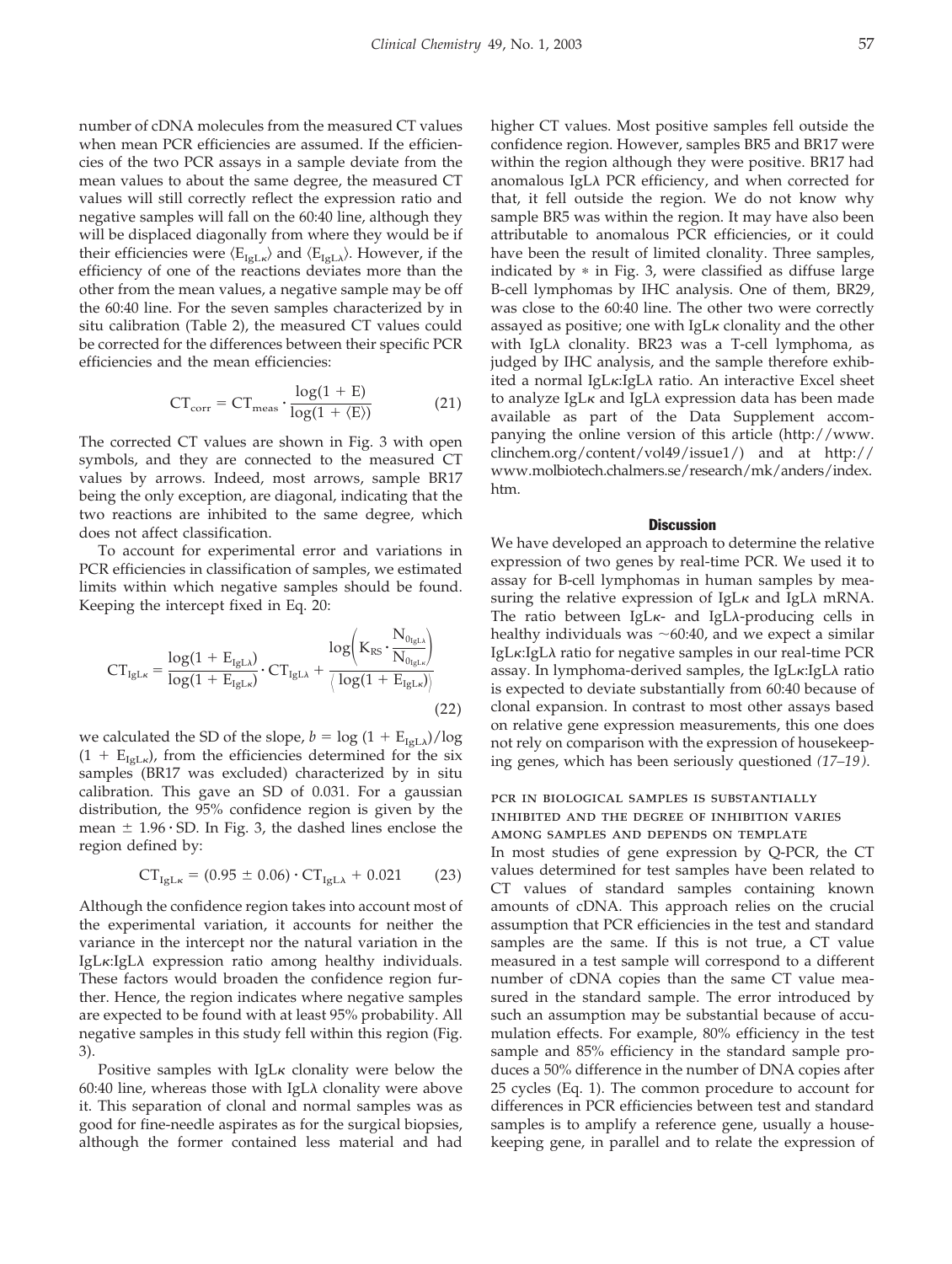the gene being studied to the expression of the housekeeping gene. This, of course, relies on the assumption that expression of the housekeeping gene is constant among the samples being compared, which has also been questioned *(17–19)*. Furthermore, which is rarely acknowledged, it also assumes that the efficiencies of the two reactions, i.e., the PCR of the studied gene and the PCR of the housekeeping gene, are inhibited to the same degree in the standard sample as well as in the test sample *(20)*:

$$
\frac{(1 + E \text{ test same})}{(1 + E \text{ test gene})} = \frac{(1 + E \text{ standard sample})}{(1 + E \text{ test sample})} = \frac{(1 + E \text{ standard sample})}{(1 + E \text{ standard sample})} \tag{24}
$$

This critical assumption has, to our knowledge, not been scrutinized. Although one might be inclined to think that inhibitory components that may be present in biological samples should have the same effect on all PCRs, it is not necessarily so. The degree of inhibition may depend on features that are particular for the different PCR systems, such as the length and sequence of template, template tertiary structure, and lengths and sequences of primers. Inhibition may also be indirect through competition for critical elements such as ions and deoxynucleotide triphosphates (dNTPs). The two PCR systems designed here obtain optimum efficiencies at different concentrations of  $Mg^{2+}$ , dNTPs, primers, and probe (5 mM  $MgCl_2$ , 0.2 mM dNTPs, 800 nM primers, and 800 nM probe vs 3.5 mM  $MgCl<sub>2</sub>$ , 0.4 mM dNTPs, 600 nM primers, and 600 nM probe), and elements in biological samples that interact with these PCR components are expected to interfere with the reactions to different degrees.

The PCR efficiencies of both reactions in seven samples and of purified template were determined in situ from CT values measured in dilution series. The total dilution was 64 times, which was sufficient to make the effect of experimental variation in CT values on the slopes of the CT-vs-log(cDNA concentration) plots negligible. Significant PCR inhibition in the biological samples was evident from the significantly higher PCR efficiencies obtained with purified template compared with those obtained in patient samples: purified template had efficiencies 93% compared with efficiencies in the range 75–95% for 13 of the 14 reactions in the patient samples. The IgL $\lambda$  reaction in sample BR17 was extensively inhibited, with an efficiency of only 59%. The IgL $\kappa$  reaction in the same sample had the expected efficiency (83%; see Table 2), suggesting that the sample contained components that predominantly interfered with the IgL $\lambda$  PCR. We did not investigate the cause of inhibition but considered the sample an outlier and did not include it when calculating average efficiencies.

#### classification of samples

The most accurate classification of samples as lymphomanegative or -positive is expected when sample-specific inhibition of both PCR reactions is determined by in situ calibration and accounted for. For the seven samples characterized this way, the fractions of IgL $\kappa$  expression calculated directly from the measured CT values, i.e., without correcting for sample-specific effects, were 52% (BR0), 59% (BR46), 60% (BR42), and 63% (BR37) in the negative samples and 24% (BR18), 43% (BR17), and 89% (BR52) in the positive samples (Table 1 in the Data Supplement). Because lymphoma-negative samples should express IgL $\kappa$  to  $\sim$  60% (1, 2), BR46, BR42, and BR37 are clearly negative, whereas BR18 and BR52 are positive. Classification of BR0 and BR17 is less clear, although the negative BR0 sample expressed IgL $\kappa$  to a higher extent than the positive BR17 sample (52% vs 43%). When sample-specific efficiencies, as determined by in situ calibration, were taken into account, IgL $\kappa$  expression in the negative samples was 56%, 62%, 62%, and 62%, whereas it was 6%, 16%, and 93% in the positive samples. The negative samples are thus clearly distinguished from the positive ones, as also seen in Fig. 3, where they are clearly separated by the confidence region based on at least 95% probability.

We did not optimize the in situ calibration protocol in this work, but decided rather arbitrarily to dilute 64 times in steps of 4 and to choose samples containing sufficient material to avoid any statistical uncertainty *(21*, *22)*. Note that the in situ calibration protocol is economic with sample because it is based on dilution; less material is required, for example, than when running regular duplicate or triplicate samples. We performed the dilution in four steps, which means that four measurements were made on each sample. Although the samples were run in parallel, some additional hands-on time was required. For high-throughput analyses, it may therefore be time-efficient to first perform a standard single or duplicate measurement on each sample, do a gross classification, and then further characterize uncertain samples by in situ calibration. The gross classification can be quite accurate if any differences in average efficiencies and sensitivities of the two assays are considered. Fig. 3 shows such classification of the samples studied here. All negative samples are within the confidence region, whereas most positive ones are outside it. Three samples in Fig. 3 are false negatives. Two of them are at the periphery of the confidence region and therefore candidates for reinvestigation by the more accurate in situ calibration protocol. Indeed, BR17 was reinvestigated and found to be positive. The positive sample that appears as false negative and is not at the periphery is a diffuse large B-cell lymphoma. The reason for its misclassification has not been identified. It may be attributable to tumor sampling error or highly anomalous PCR efficiencies. However, some diffuse large B-cell lymphomas express very low amounts of immunoglobulins, and the monoclonal immunoglobulin production of the tumor cells may not be detected against the background of polyclonal immunoglobulin produced by nonlymphoma B-lymphocytes in the sample. The classification presented takes into account experimental uncer